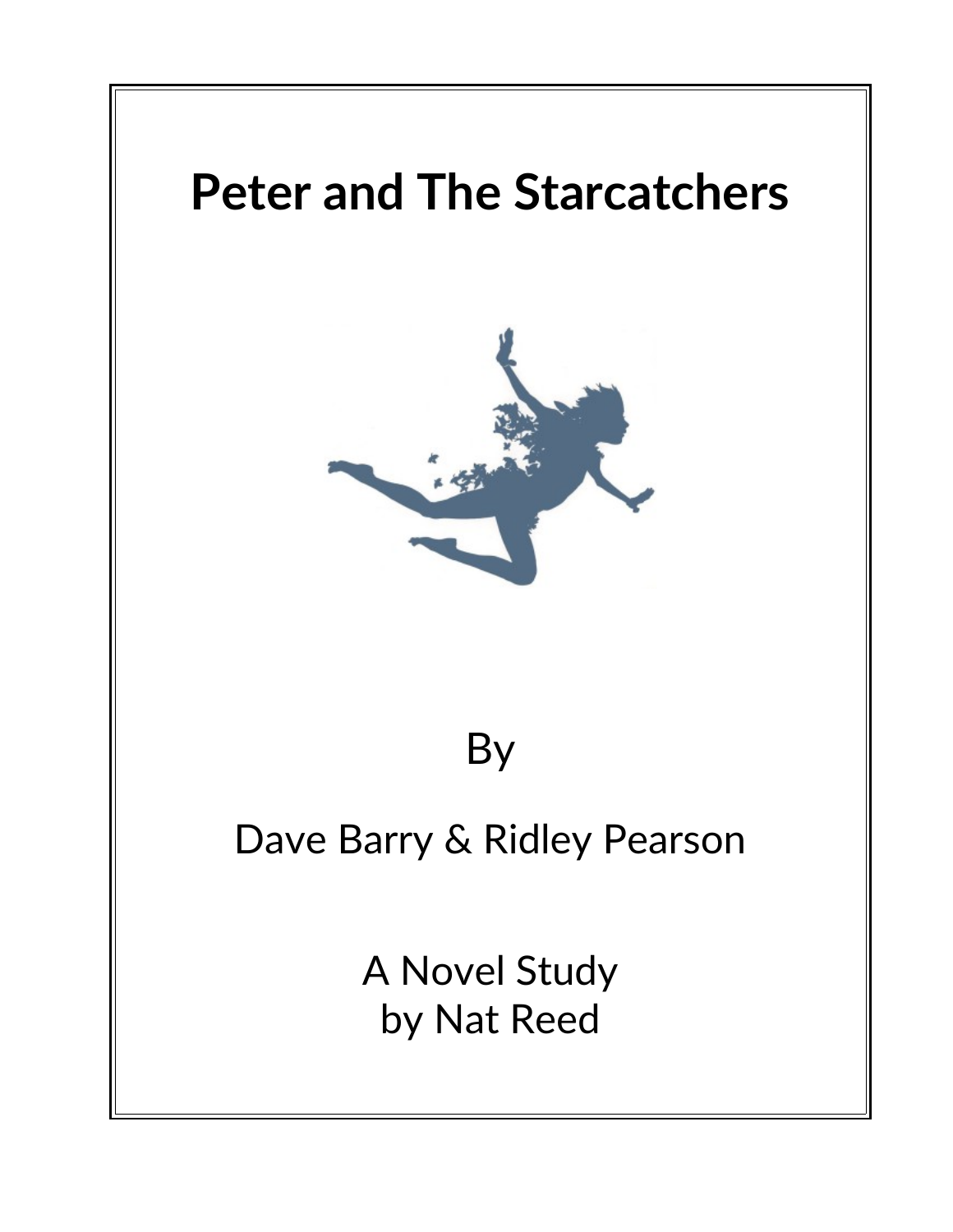*By Dave Barry & Ridley Pearson*



## **Table of Contents**

| <b>Suggestions and Expectations</b> | 3  |
|-------------------------------------|----|
|                                     |    |
| List of Skills                      | 4  |
| Synopsis / Author Biography         | 5  |
| <b>Student Checklist</b>            | 6  |
| Reproducible Student Booklet        |    |
| Answer Key                          | 82 |

**About the author:** Nat Reed was a member of the teaching profession for more than 35 years. He was a full-time instructor at Trent University in the Teacher Education Program for nine years. For more information on his work and literature, visit [novelstudies.org.](http://www.novelstudies.org/)

> Copyright © 2013 Nat Reed Revisions Completed in 2022 All rights reserved by author. Permission to copy for single classroom use only. Electronic distribution limited to single classroom use only. Not for public display.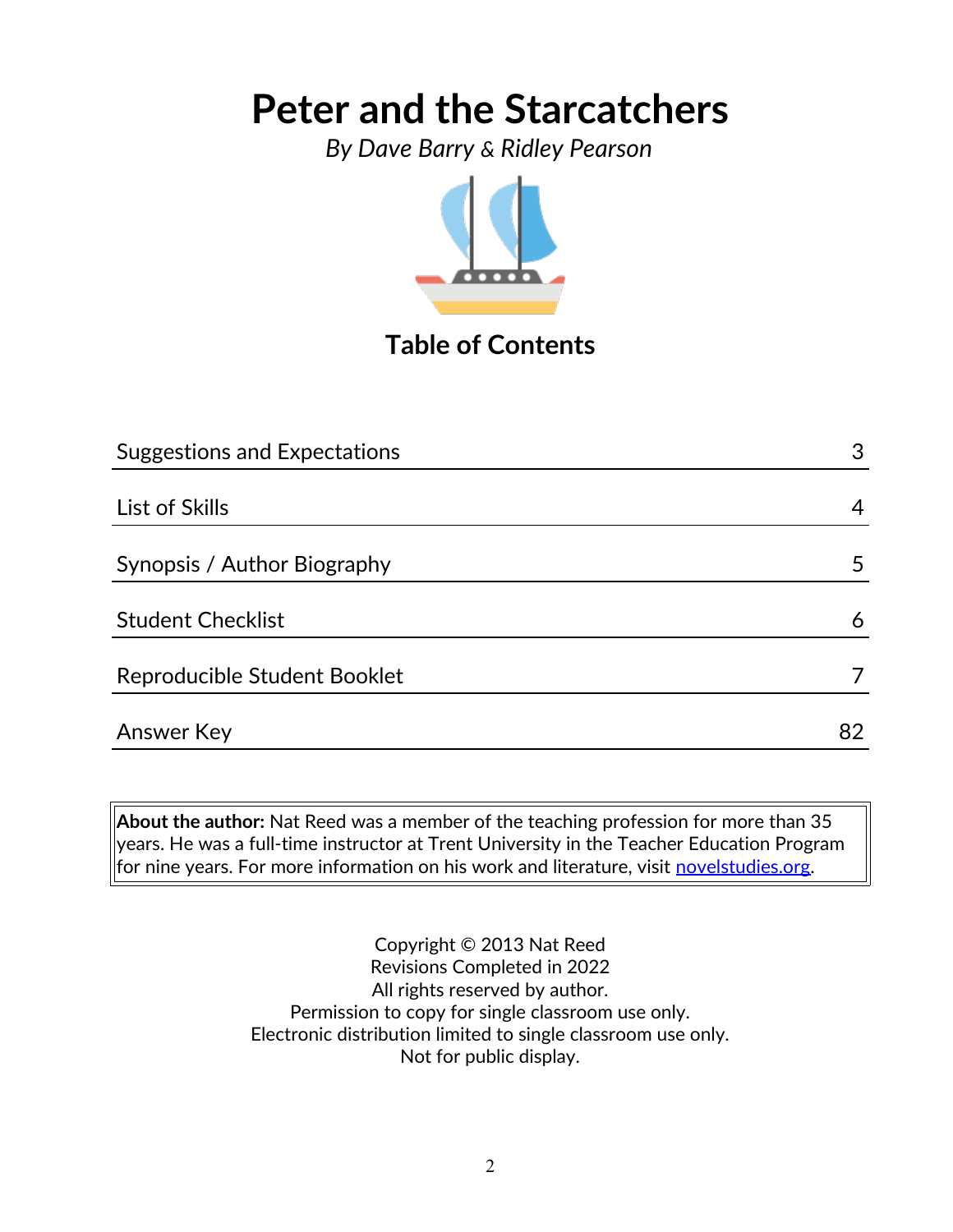*By Dave Barry & Ridley Pearson*



### **Suggestions and Expectations**

This 77 page curriculum unit can be used in a variety of ways. Each chapter of the novel study focuses on several chapters of *Peter and the Starcatchers* and is comprised of four different activities:

- a) Before You Read
- b) Vocabulary Building
- c) Comprehension Questions
- d) Language and Extension Activities

A **portfolio cover** (p.7) as well as a **Checklist** (p.6) are included so that students may track of their completed work.

**Every activity need not be completed by all students.** 

#### **Links with the Common Core Standards (U.S.)**

Many of the activities included in this curriculum unit are supported by the Common Core Standards. For instance the *Reading Standards for Literature, Grade 5*, makes reference to

a) determining the meaning of words and phrases. . . including figurative language;

b) explaining how a series of chapters fits together to provide the overall structure;

c) compare and contrast two characters;

d) determine how characters … respond to challenges;

e) drawing inferences from the text;

f) determining a theme of a story . . . **and many others.**

**Themes** and **topics** which may be taught in conjunction with the novel include pirates, sea voyages/sailing ships, courage, the importance of friends and family, perseverance and personal growth, overcoming hardships.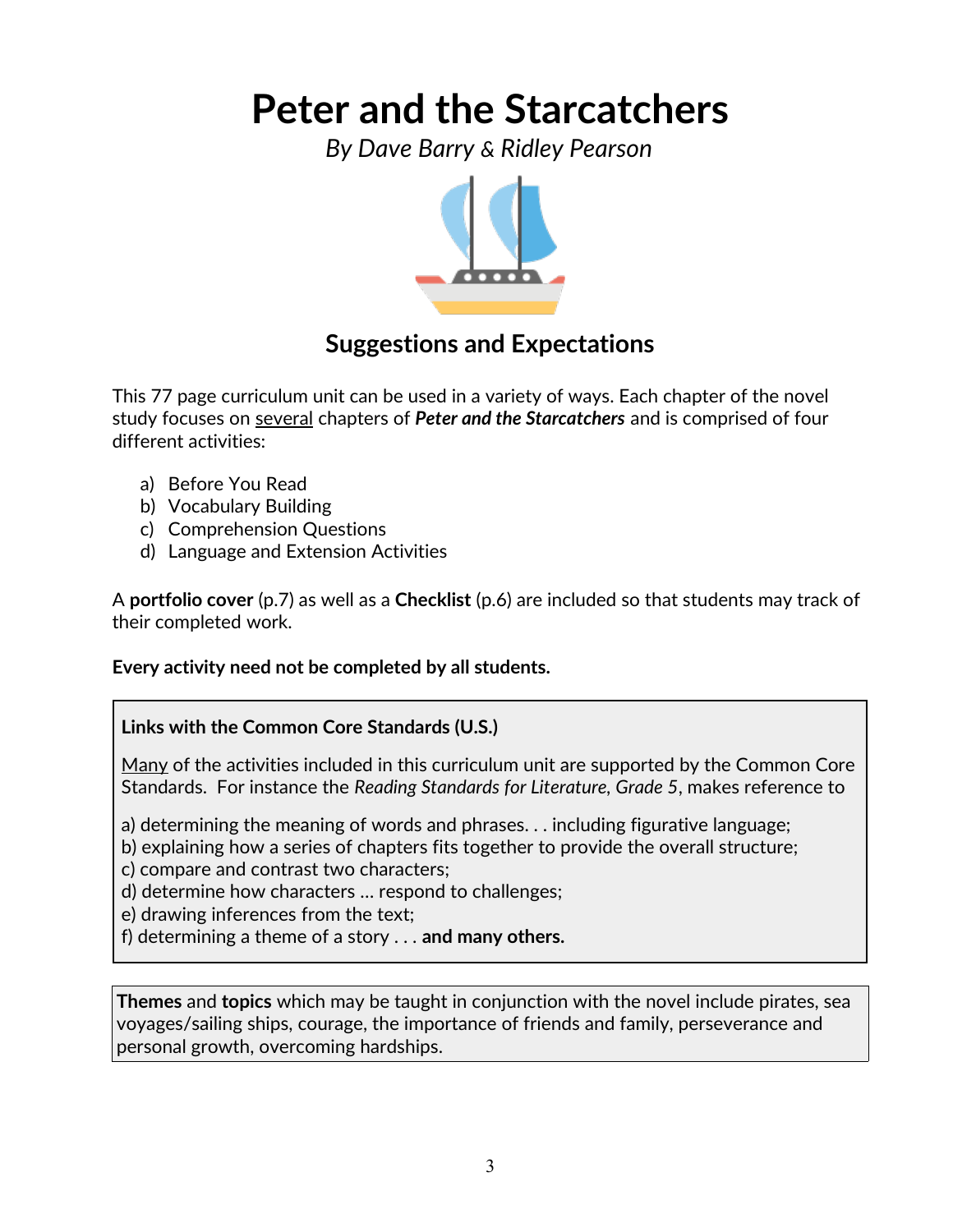*By Dave Barry & Ridley Pearson*

### **List of Skills**

#### **Vocabulary Development**

- 1. Locating descriptive words/phrases 8. Use of singular / plural nouns
- 2. Listing synonyms/homophones 9. Listing compound words
- 3. Identifying/creating *alliteration* 10. Identifying parts of speech
- 
- 
- 
- 

#### **Setting Activities**

1. Summarize the details of a setting

#### **Plot Activities**

- 
- 2. Identify conflict in the story 4. Five W's Chart

#### **Character Activities**

- 
- 2. Protagonists and antagonists 4. Comparing two Characters

#### **Creative and Critical Thinking**

- 
- 
- 3. Write a letter to a friend **7.** Write a book review
- 4. Complete an Observation Chart 8. Complete a KWS Chart

#### **Art Activities**

- 
- 
- 
- 
- 
- 4. Use of capitals and punctuation 11. Determining alphabetical order
- 5. Identifying syllables 12. Identification of root words
- 6. Identify *anagrams* 13. Identify/create *similes*
- 7. Identify *personification* 14. Identification of a *cliffhanger*

- 1. Complete a *time line* of events 3. Identify the climax of the novel
	-
- 1. Determine character traits 3. Relating personal experiences
	-
- 1. Research 6. 2008 1. Separate 1. 2012 1. Separate 1. 2014 1. Besearch 1. 2014 1. 2014 1. 2014 1. 2014 1. 201
- 2. Write a newspaper story 6. Write about personal feelings
	-
	-
- 1. A Storyboard 3. Design a cover for the novel
- 2. Create a collage 2. Create a collage 4. Design an Information Card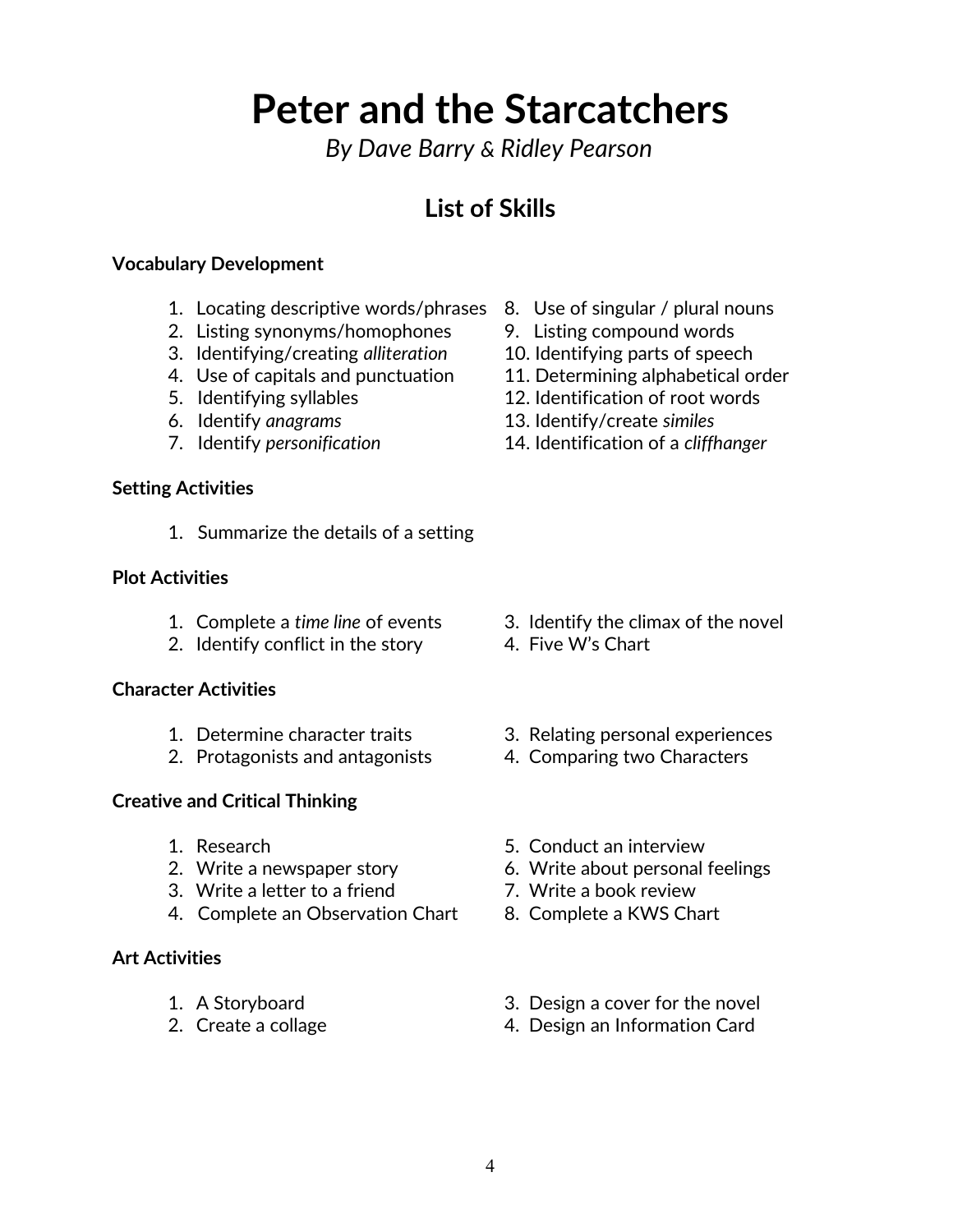*By Dave Barry & Ridley Pearson*



#### **Synopsis**

 In an evocative and fast-paced adventure on the high seas and on a faraway island, an orphan boy named Peter and his mysterious new friend, Molly, overcome bands of pirates and thieves in their quest to keep a fantastical secret safe and save the world from evil. This impossible-to-put-down tale leads readers on an unforgettable journey – fraught with danger, yet filled with mystical and magical moments. [The Publisher]

#### **Authors Biographies** *Dave Barry and Ridley Pearson*

 **David McAlister Barry** is a Pulitzer Prize-winning author who was famous for writing a nationally syndicated humor column for the Miami Herald. He was born in Amork, New York in 1947 – the son of a Presbyterian minister. After obtaining his B.A. in English, he began a very successful career in journalism. A talented guitar player and musician he has also played in a number of bands. Dave has had several books published over the years. *Peter and the Starcatchers* marks the first in this Peter Pan prequel series.

 **Ridley Pearson** was also born in the state of New York – in 1953- but raised in Riverside, Connecticut with his brother and sister. He is the author of a number of very successful suspense and thriller novels for young adults, and adventure books for children. He presently lives in Saint Louis, Missouri with his wife, Marcelle, and their two daughters. Ridley is also an accomplished musician, having played bass for a number of years in the band, The Rock Bottom Remainders (with his friend, Dave *Barry).* 



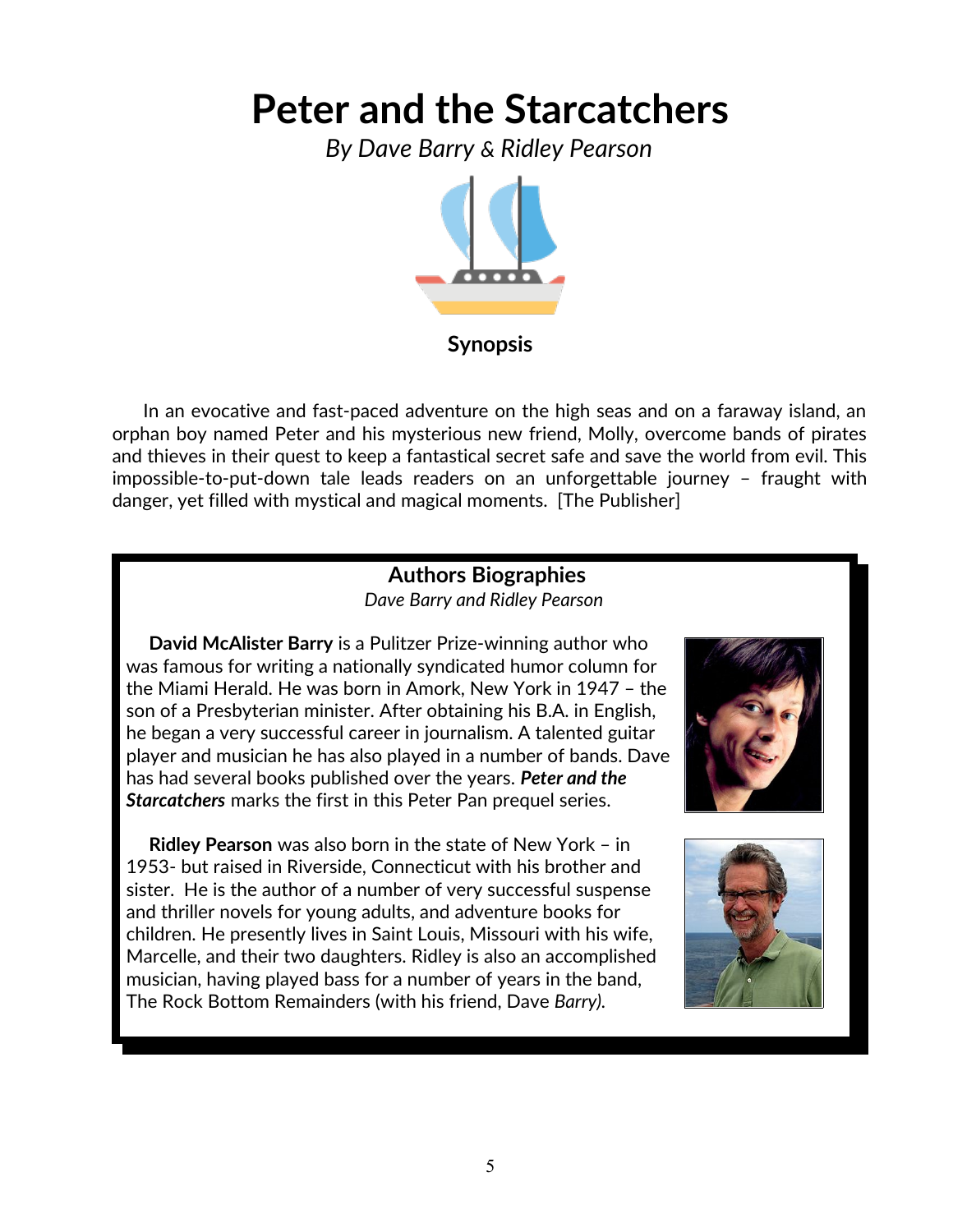*By Dave Barry & Ridley Pearson*



### **Student Checklist**

Student Name

| Assignment | Grade / Level | Comments |
|------------|---------------|----------|
|            |               |          |
|            |               |          |
|            |               |          |
|            |               |          |
|            |               |          |
|            |               |          |
|            |               |          |
|            |               |          |
|            |               |          |
|            |               |          |
|            |               |          |
|            |               |          |
|            |               |          |
|            |               |          |
|            |               |          |
|            |               |          |
|            |               |          |
|            |               |          |
|            |               |          |
|            |               |          |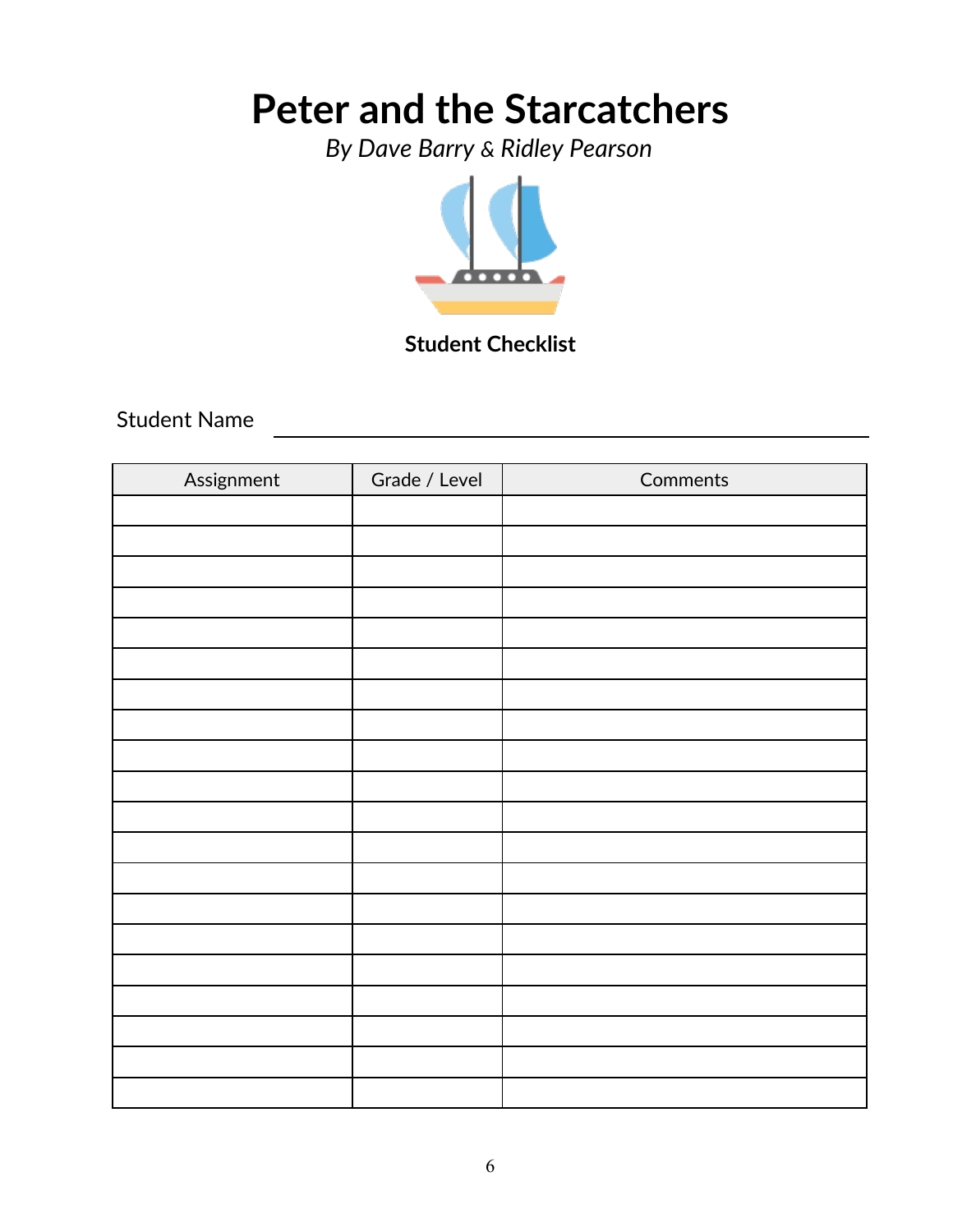

## *By Dave Barry & Ridley Pearson*

Name: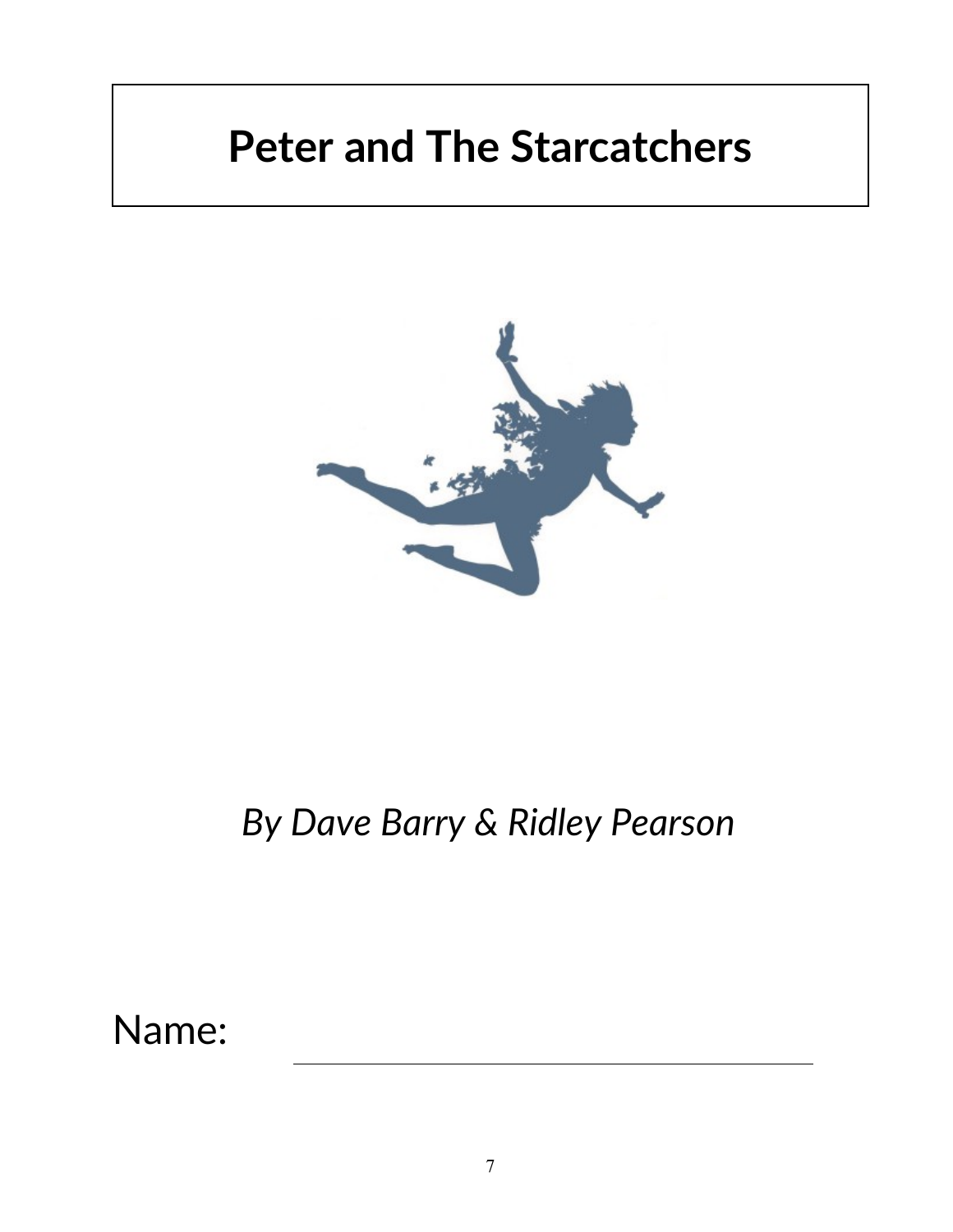By Dave Barry & Ridley Pearson

**Chapters 1 - 4**



### **Before you read the chapter**:

The **protagonist** in most novels features the main character or "good guy". The protagonist of *Peter and the Starcatchers* is Peter, a feisty young orphan who experiences many exciting adventures as the story unfolds. Think back on some of your favorite characters from past novels you have read or movies you've seen. What do you think makes for an especially interesting **protagonist**?



## **Vocabulary:**

Choose a word from the list to complete each sentence.

| rancid    | treacherous | decrepit   | provisioned | accentuated |
|-----------|-------------|------------|-------------|-------------|
| prominent | vermin      | distracted | maneuvered  | formidable  |
|           |             |            |             |             |

- 1. Peter was dismayed to discovered they were boarding a \_\_\_\_\_\_\_\_\_\_\_\_\_\_\_\_\_\_ old ship.
- 2. My cousin was once a \_\_\_\_\_\_\_\_\_\_\_\_\_\_\_\_\_\_ citizen of this community.
- 3. The basement was overrun with \_\_\_\_\_\_\_\_\_\_\_\_\_\_\_\_\_\_ until we set some rat traps.
- 4. The Black Hawks will find the Boston Bruins to be \_\_\_\_\_\_\_\_\_\_\_\_\_\_\_\_\_\_\_\_ opponents.
- 5. After three days the meat became \_\_\_\_\_\_\_\_\_\_\_\_\_\_\_\_\_ and began attracting flies.
- 6. The pirate captain was a very  $\frac{1}{2}$  =  $\frac{1}{2}$  =  $\frac{1}{2}$  =  $\frac{1}{2}$  =  $\frac{1}{2}$  =  $\frac{1}{2}$  =  $\frac{1}{2}$  =  $\frac{1}{2}$  =  $\frac{1}{2}$  =  $\frac{1}{2}$  =  $\frac{1}{2}$  =  $\frac{1}{2}$  =  $\frac{1}{2}$  =  $\frac{1}{2}$  =  $\frac{1}{2}$  =  $\frac{1}{2}$
- 7. Her voice was \_\_\_\_\_\_\_\_\_\_\_\_\_\_\_\_\_\_ when she used a megaphone.
- 8. The crew \_\_\_\_\_\_\_\_\_\_\_\_\_\_\_\_\_\_\_ the ship with tons of food and water.
- 9. We were \_\_\_\_\_\_\_\_\_\_\_\_\_\_\_\_\_ when the actor stumbled during the sword fight.
- 10. The taxi cab driver \_\_\_\_\_\_\_\_\_\_\_\_\_\_\_\_\_\_ his vehicle as close to the curb as possible.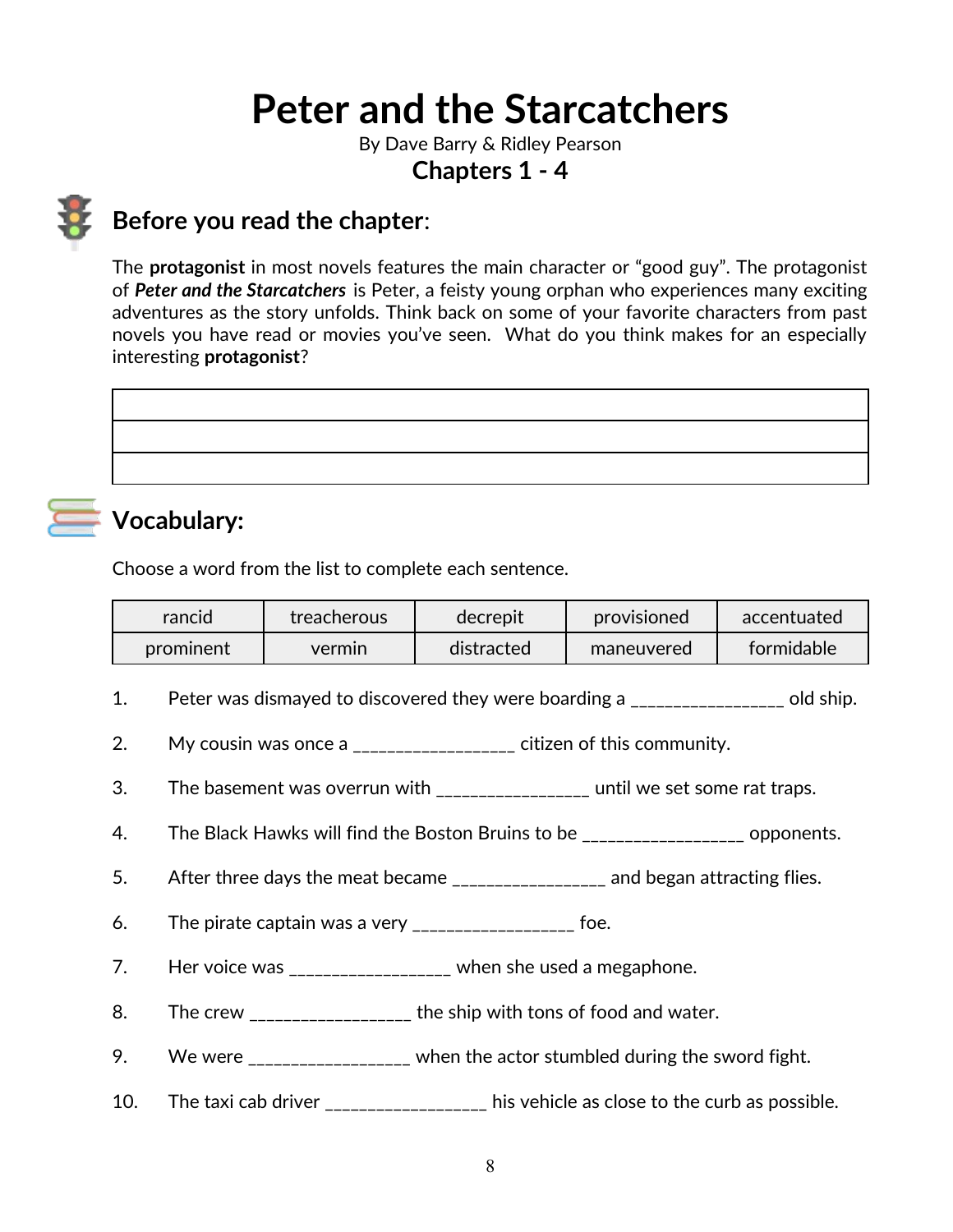

1. What is the **setting** of the first four chapters?

2. The novel contains a number of words and expressions which have to do with sailing ships. In the chart below, match each *seafaring* word or expression with the proper description:

| 1              | Mast      |   |
|----------------|-----------|---|
| $\overline{2}$ | barnacles | B |
| 3              | grog      | С |
| 4              | bob       | D |
| 5              | dinghy    | E |
| 6              | gangway   | F |
| 7              | keel      | G |

| 1              | Mast      | A | The opening where a ship is boarded.                                                           |
|----------------|-----------|---|------------------------------------------------------------------------------------------------|
| $\overline{2}$ | barnacles | B | Alcoholic drink made of water, weak beer and rum.                                              |
| 3              | grog      |   | The main part of a ship running lengthwise along the<br>center line from the bow to the stern. |
| 4              | bob       | D | Small boat.                                                                                    |
| 5              | dinghy    | E | Tall spar on a sailing ship which carries the sails.                                           |
| 6              | gangway   |   | Sea creatures (encrusters) which attach themselves<br>to the bottom of a ship.                 |
|                | keel      | G | Was once a British coin (shilling).                                                            |

3. Why do you think being the oldest boy was so important to Peter?

4. List five appropriate **adjectives** that would accurately describe the personality and character of first officer, William Slank?

5. What unusual effect did the trunk have on Alf when he picked it up?

| and the control of the control of the control of the control of the control of the control of |  |  |
|-----------------------------------------------------------------------------------------------|--|--|
|                                                                                               |  |  |
|                                                                                               |  |  |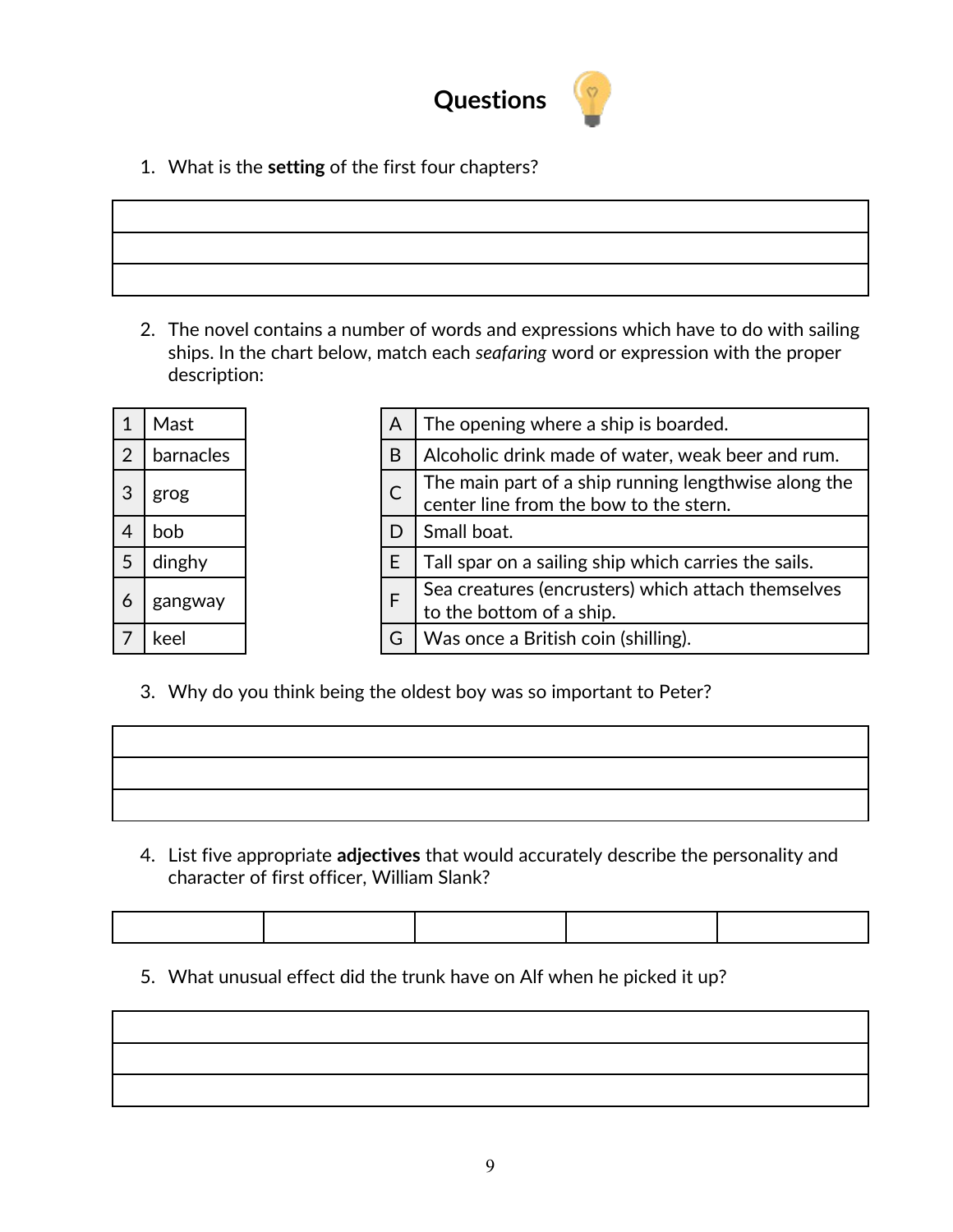6. The other ship which was casting off in the harbor was called the \_\_\_\_\_\_\_\_\_\_\_\_\_\_\_.

Mack thought that this ship might be the only one which could outrun the pirate ship,

the \_\_\_\_\_\_\_\_\_\_\_\_\_\_\_ \_\_\_\_\_\_\_\_\_\_\_\_\_\_\_.

7. Describe how Peter avoided severe punishment when he did not attempt to escape from the Never Land.

8. What was rather odd about the travel arrangements made by Molly's father? Why do you suppose he made these particular arrangements?

9. Molly's father was going to be the new \_\_\_\_\_\_\_\_\_\_\_\_\_\_\_\_\_\_\_\_\_\_ in the country of \_\_\_\_\_\_\_\_\_\_\_\_\_\_\_\_\_\_\_\_. The ruler of this country was called King \_\_\_\_\_\_\_\_\_\_\_\_\_\_\_\_ the

Third. Everyone had to salute him with \_\_\_\_\_\_\_\_\_\_\_\_\_\_\_\_\_\_\_ fingers. The king's father

had been eaten by a \_\_\_\_\_\_\_\_\_\_\_\_\_\_\_\_\_\_\_\_\_\_.

10. What were *the Ladies*, and why were they of special interest to Black Stache?

#### **Good to Know**

Black Stache refers to his prisoner as a *scurvy dog*. **Scurvy** was a disease which afflicted many seamen of this time. It was caused by a lack of vitamin C and characterized by spongy gums, loosening of the teeth, and a bleeding into the skin and mucous membranes.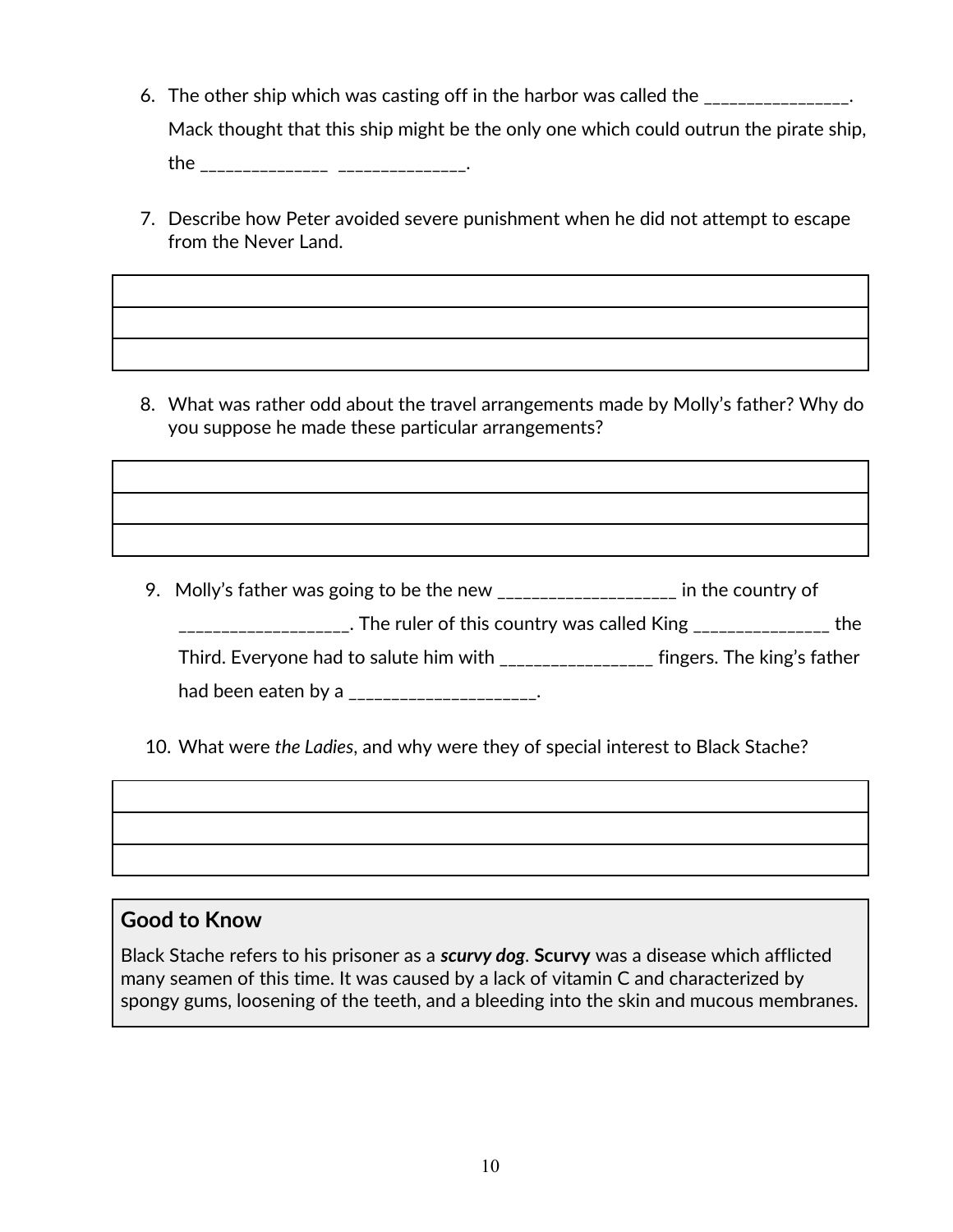## **Language Activities**

## **A***.* **Pirates!**

For many centuries (and even in more recent times off the coast of Somalia), the cry, "Pirates", has terrified many a seafaring traveler. In Chapter Four we met a fearsome example of this not-so-noble occupation, Black Stache.

Using resources in your school library or on the Internet do a further investigation of this rather remarkable occupation (especially as it was carried out in the 1500s and 1600s.

- Who were these men (and women)?
- What was their purpose?
- Who did they usually attack?
- What sort of booty did they hope to steal from other ships and what did they do with it?
- And any other fascinating facts you think would be interesting to share with your friends.

11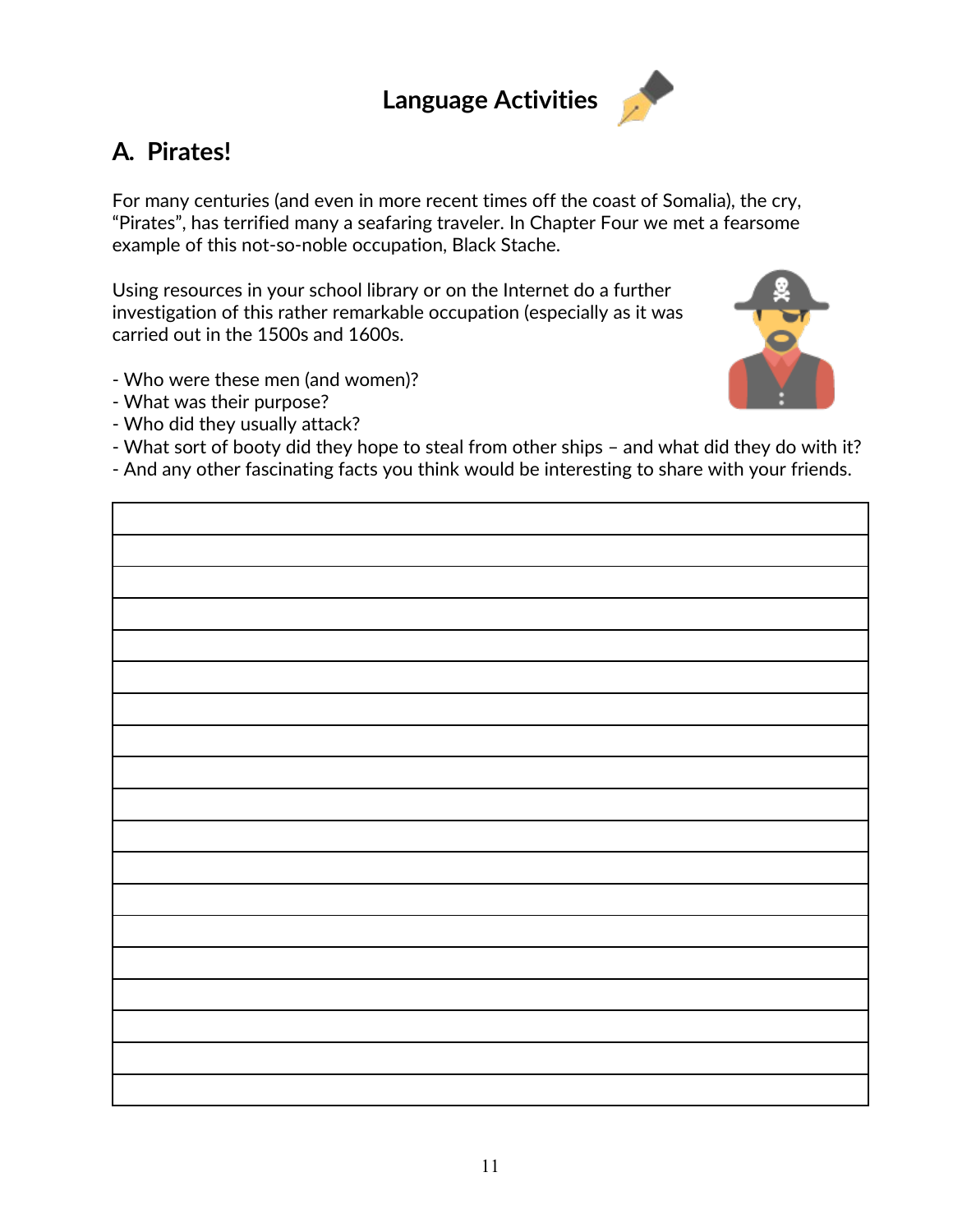**B***.* Choose ten words from these chapters with two or more **syllables**. Indicate the syllables by drawing a line between each syllable. **Example**: **good / bye**.

**C***.* **Personification** is giving human qualities to something that is not human. In Chapter Four when describing the ship, the Wasp, Black Stache says, "So she thinks she can sting us, does she?" In this sentence the Wasp is given human characteristics (the ship is referred to as "she" and may also be capable of *stinging*).

a) Why do you think personification is a literary device used by many authors?

b) Create your own example of personification.

c) If you find another example of Personification later in the novel, come back to this question and enter it below.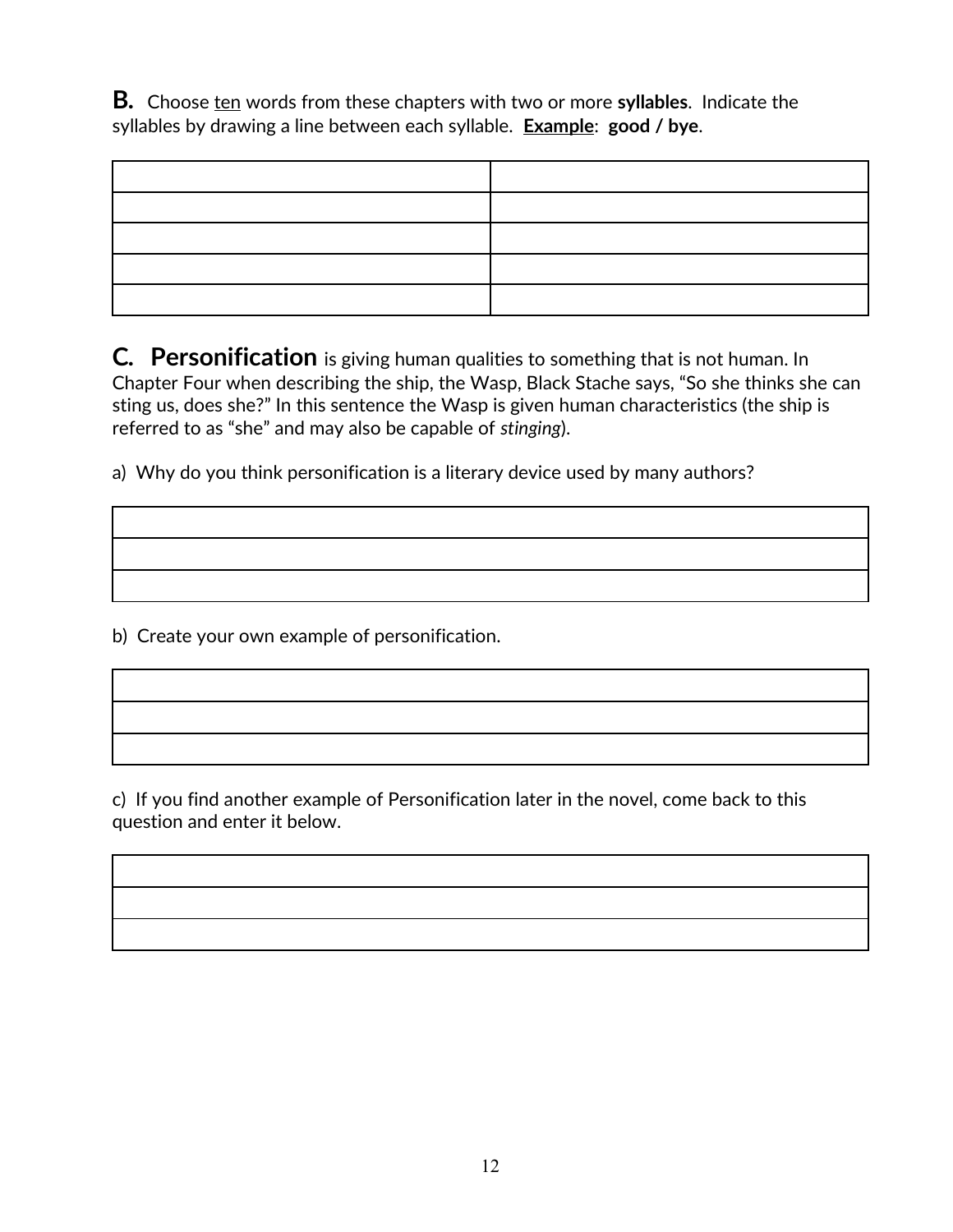### **D. The Quatrain Poem.**

The **quatrain** is a popular form of rhymed verse. It is a poem of <u>four</u> lines, is usually light and can be humorous. The following quatrain is the first four lines from a poem called *A Pirate I Be,* written by the famous poet, Atrocious Halitosis.

*A pirate I be, ye survey dogs, I've sailed the seas since I was two. I bow to none, 'cept Captain Flint, I'm the meanest of his crew.*



Various rhyming schemes make up a quatrain poem. As you can see, the above four lines have a rhyming scheme of **A – B – C – B** Other rhyming schemes include: ABAB, AAAA, AABA, ABBA, ABBB, and AAAB.

Your task is to write your own quatrain poem. You may choose a rhyming scheme that fits with your own personal creation. The theme should have something to do with the themes established in the first four chapters of our novel*.*

#### **The Quatrain Poem**

Now create your own Quatrain Poem. Your poem must follow the format of a quatrain poem described above (and must rhyme).

**Title**: \_\_\_\_\_\_\_\_\_\_\_\_\_\_\_\_\_\_\_\_\_\_\_\_\_\_\_\_\_\_\_\_\_\_\_\_\_\_\_\_\_\_\_\_\_\_\_